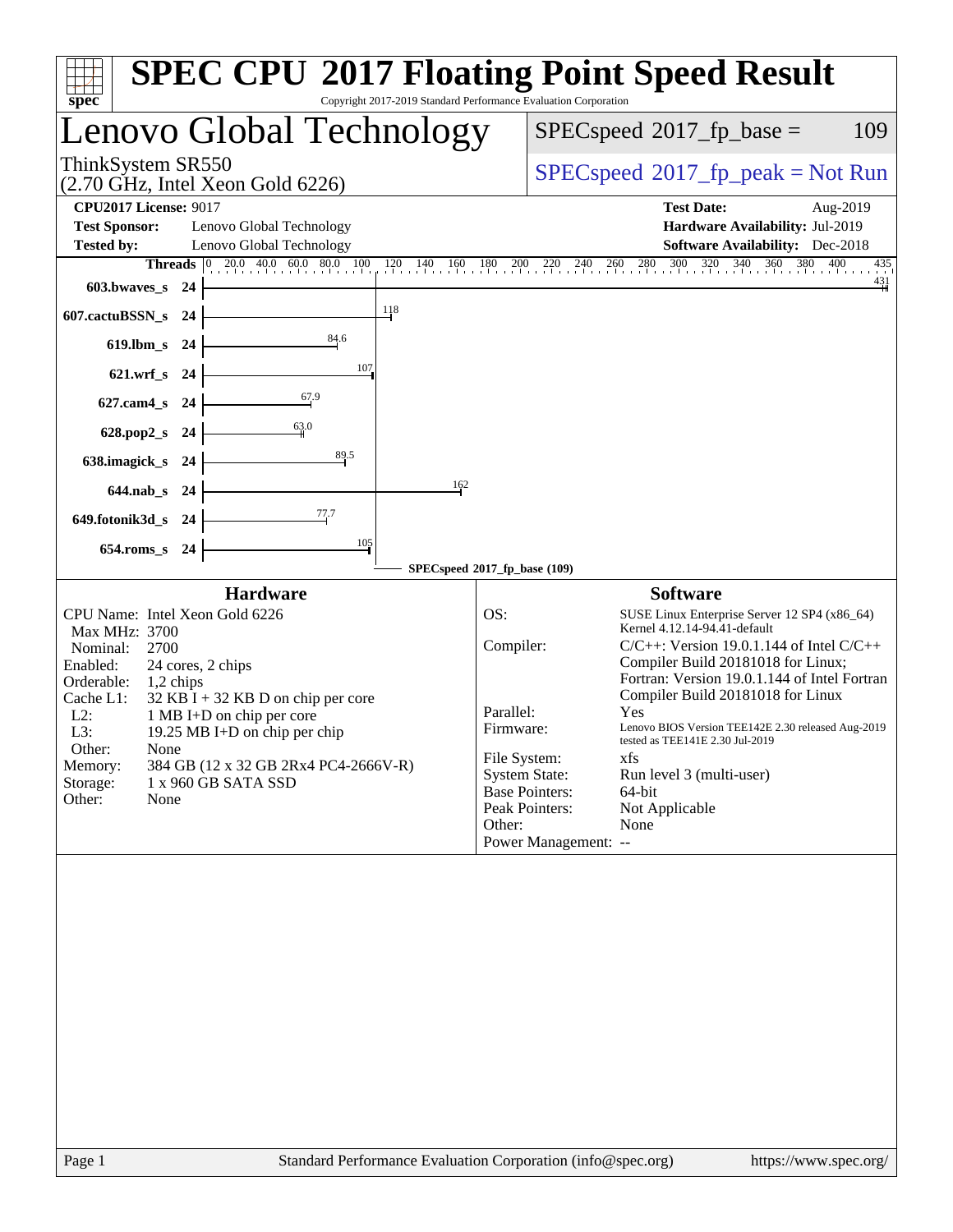

### **[SPEC CPU](http://www.spec.org/auto/cpu2017/Docs/result-fields.html#SPECCPU2017FloatingPointSpeedResult)[2017 Floating Point Speed Result](http://www.spec.org/auto/cpu2017/Docs/result-fields.html#SPECCPU2017FloatingPointSpeedResult)** Copyright 2017-2019 Standard Performance Evaluation Corporation

# Lenovo Global Technology

(2.70 GHz, Intel Xeon Gold 6226)

 $SPEC speed^{\circ}2017\_fp\_base = 109$ 

## ThinkSystem SR550<br>  $SPEC speed^{\circ}2017$ \_fp\_peak = Not Run

**[Test Sponsor:](http://www.spec.org/auto/cpu2017/Docs/result-fields.html#TestSponsor)** Lenovo Global Technology **[Hardware Availability:](http://www.spec.org/auto/cpu2017/Docs/result-fields.html#HardwareAvailability)** Jul-2019 **[Tested by:](http://www.spec.org/auto/cpu2017/Docs/result-fields.html#Testedby)** Lenovo Global Technology **[Software Availability:](http://www.spec.org/auto/cpu2017/Docs/result-fields.html#SoftwareAvailability)** Dec-2018

**[CPU2017 License:](http://www.spec.org/auto/cpu2017/Docs/result-fields.html#CPU2017License)** 9017 **[Test Date:](http://www.spec.org/auto/cpu2017/Docs/result-fields.html#TestDate)** Aug-2019

### **[Results Table](http://www.spec.org/auto/cpu2017/Docs/result-fields.html#ResultsTable)**

|                                    | <b>Base</b>                 |                |                |                |       | <b>Peak</b>    |       |                |                |              |                |              |                |              |
|------------------------------------|-----------------------------|----------------|----------------|----------------|-------|----------------|-------|----------------|----------------|--------------|----------------|--------------|----------------|--------------|
| <b>Benchmark</b>                   | <b>Threads</b>              | <b>Seconds</b> | Ratio          | <b>Seconds</b> | Ratio | <b>Seconds</b> | Ratio | <b>Threads</b> | <b>Seconds</b> | <b>Ratio</b> | <b>Seconds</b> | <b>Ratio</b> | <b>Seconds</b> | <b>Ratio</b> |
| 603.bwayes_s                       | 24                          | 137            | 431            | 137            | 432   | 138            | 428   |                |                |              |                |              |                |              |
| 607.cactuBSSN s                    | 24                          | 141            | 119            | 141            | 118   | 141            | 118   |                |                |              |                |              |                |              |
| $619.$ lbm s                       | 24                          | 61.9           | 84.6           | 61.9           | 84.6  | 61.9           | 84.6  |                |                |              |                |              |                |              |
| $621.wrf$ s                        | 24                          | <u>124</u>     | 107            | 124            | 107   | 123            | 107   |                |                |              |                |              |                |              |
| $627$ .cam4 s                      | 24                          | 130            | 67.9           | 131            | 67.9  | 131            | 67.8  |                |                |              |                |              |                |              |
| $628.pop2_s$                       | 24                          | 193            | 61.6           | 187            | 63.5  | 188            | 63.0  |                |                |              |                |              |                |              |
| 638.imagick_s                      | 24                          | 161            | 89.4           | 161            | 89.7  | 161            | 89.5  |                |                |              |                |              |                |              |
| $644$ .nab s                       | 24                          | 107            | 163            | 108            | 162   | 108            | 162   |                |                |              |                |              |                |              |
| 649.fotonik3d_s                    | 24                          | 117            | 77.7           | 117            | 77.8  | 117            | 77.7  |                |                |              |                |              |                |              |
| $654$ .roms_s                      | 24                          | 150            | 105            | 151            | 104   | <b>150</b>     | 105   |                |                |              |                |              |                |              |
| $SPECspeed*2017_fp\_base =$<br>109 |                             |                |                |                |       |                |       |                |                |              |                |              |                |              |
|                                    | $SPECspeed*2017_fp\_peak =$ |                | <b>Not Run</b> |                |       |                |       |                |                |              |                |              |                |              |

Results appear in the [order in which they were run.](http://www.spec.org/auto/cpu2017/Docs/result-fields.html#RunOrder) Bold underlined text [indicates a median measurement](http://www.spec.org/auto/cpu2017/Docs/result-fields.html#Median).

### **[Operating System Notes](http://www.spec.org/auto/cpu2017/Docs/result-fields.html#OperatingSystemNotes)**

Stack size set to unlimited using "ulimit -s unlimited"

### **[General Notes](http://www.spec.org/auto/cpu2017/Docs/result-fields.html#GeneralNotes)**

Environment variables set by runcpu before the start of the run: KMP\_AFFINITY = "granularity=fine,compact" LD\_LIBRARY\_PATH = "/home/cpu2017-1.0.5-ic19.0u1/lib/intel64" OMP\_STACKSIZE = "192M"

 Binaries compiled on a system with 1x Intel Core i9-7900X CPU + 32GB RAM memory using Redhat Enterprise Linux 7.5 Transparent Huge Pages enabled by default Prior to runcpu invocation Filesystem page cache synced and cleared with: sync; echo 3> /proc/sys/vm/drop\_caches NA: The test sponsor attests, as of date of publication, that CVE-2017-5754 (Meltdown) is mitigated in the system as tested and documented. Yes: The test sponsor attests, as of date of publication, that CVE-2017-5753 (Spectre variant 1) is mitigated in the system as tested and documented. Yes: The test sponsor attests, as of date of publication, that CVE-2017-5715 (Spectre variant 2) is mitigated in the system as tested and documented. Yes: The test sponsor attests, as of date of publication, that CVE-2018-3640 (Spectre variant 3a) is mitigated in the system as tested and documented. Yes: The test sponsor attests, as of date of publication, that CVE-2018-3639 (Spectre variant 4) is mitigated in the system as tested and documented.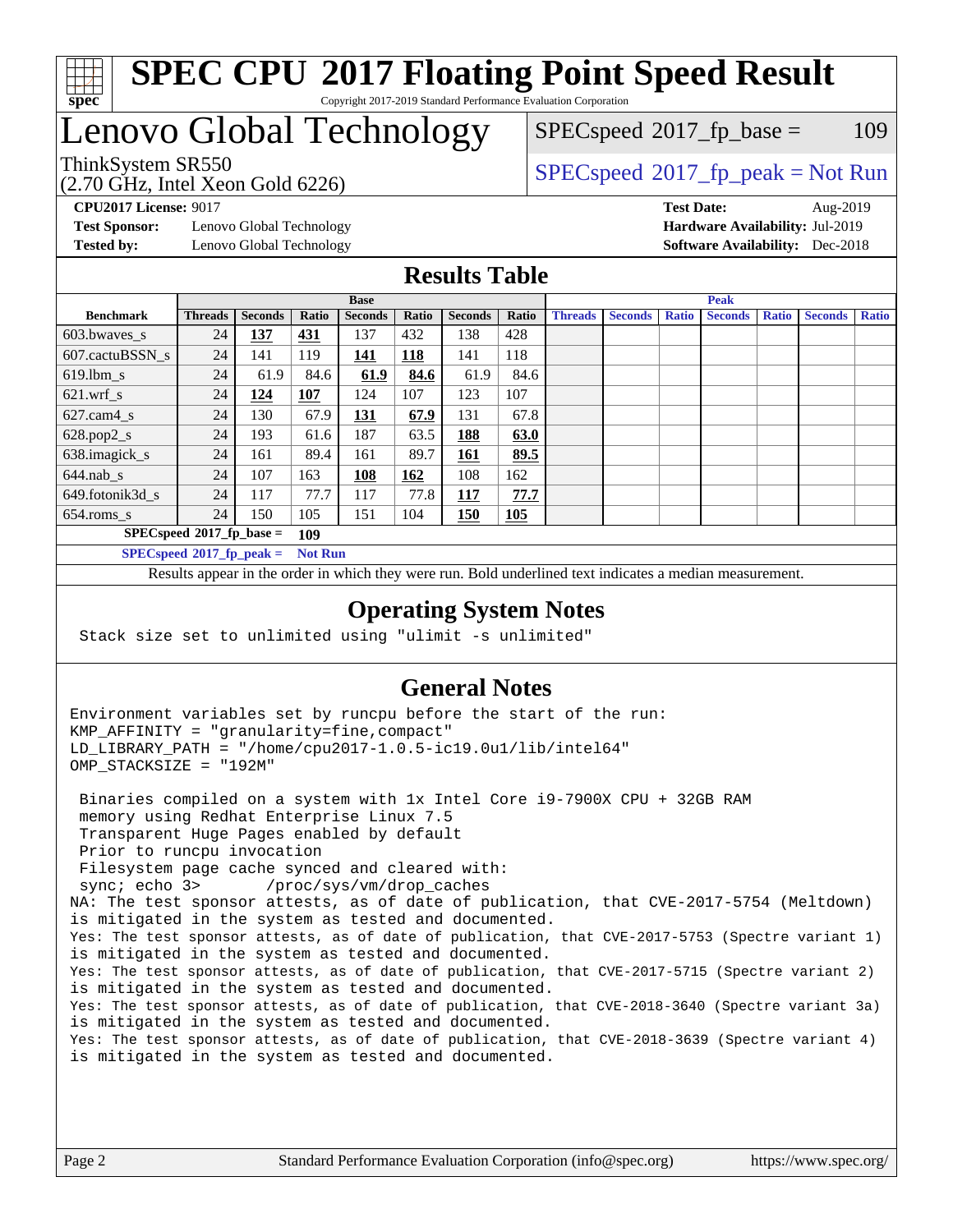| Lenovo Global Technology                                                                                                                                                                                                                                                                                                                                        |                                                                                                  | $SPEC speed^{\circ}2017$ _fp_base =                                                                                                                         | 109      |
|-----------------------------------------------------------------------------------------------------------------------------------------------------------------------------------------------------------------------------------------------------------------------------------------------------------------------------------------------------------------|--------------------------------------------------------------------------------------------------|-------------------------------------------------------------------------------------------------------------------------------------------------------------|----------|
| ThinkSystem SR550<br>$(2.70 \text{ GHz}, \text{Intel Xeon Gold } 6226)$                                                                                                                                                                                                                                                                                         |                                                                                                  | $SPEC speed^{\circ}2017\_fp\_peak = Not Run$                                                                                                                |          |
| <b>CPU2017 License: 9017</b>                                                                                                                                                                                                                                                                                                                                    |                                                                                                  | <b>Test Date:</b>                                                                                                                                           | Aug-2019 |
| <b>Test Sponsor:</b><br>Lenovo Global Technology                                                                                                                                                                                                                                                                                                                |                                                                                                  | Hardware Availability: Jul-2019                                                                                                                             |          |
| <b>Tested by:</b><br>Lenovo Global Technology                                                                                                                                                                                                                                                                                                                   |                                                                                                  | <b>Software Availability:</b> Dec-2018                                                                                                                      |          |
|                                                                                                                                                                                                                                                                                                                                                                 | <b>Platform Notes</b>                                                                            |                                                                                                                                                             |          |
| BIOS configuration:<br>Choose Operating Mode set to Maximum Performance<br>Choose Operating Mode set to Custom Mode<br>MONITOR/MWAIT set to Enable<br>Hyper-Threading set to Disable<br>Sysinfo program /home/cpu2017-1.0.5-ic19.0ul/bin/sysinfo<br>Rev: r5974 of 2018-05-19 9bcde8f2999c33d61f64985e45859ea9<br>running on linux-h2e9 Wed Aug 28 15:25:14 2019 |                                                                                                  |                                                                                                                                                             |          |
| SUT (System Under Test) info as seen by some common utilities.<br>For more information on this section, see<br>https://www.spec.org/cpu2017/Docs/config.html#sysinfo                                                                                                                                                                                            |                                                                                                  |                                                                                                                                                             |          |
|                                                                                                                                                                                                                                                                                                                                                                 | model name : Intel(R) Xeon(R) Gold 6226 CPU @ 2.70GHz                                            |                                                                                                                                                             |          |
| "physical id"s (chips)<br>2<br>24 "processors"<br>cpu cores : 12<br>siblings : 12                                                                                                                                                                                                                                                                               | physical 0: cores 0 2 3 4 5 8 9 10 11 12 13 14<br>physical 1: cores 0 2 3 5 6 8 9 10 11 12 13 14 | cores, siblings (Caution: counting these is hw and system dependent. The following<br>excerpts from /proc/cpuinfo might not be reliable. Use with caution.) |          |
|                                                                                                                                                                                                                                                                                                                                                                 |                                                                                                  |                                                                                                                                                             |          |
| From lscpu:<br>Architecture:                                                                                                                                                                                                                                                                                                                                    | x86_64                                                                                           |                                                                                                                                                             |          |
| $CPU$ op-mode( $s$ ):                                                                                                                                                                                                                                                                                                                                           | $32$ -bit, $64$ -bit                                                                             |                                                                                                                                                             |          |
| Byte Order:                                                                                                                                                                                                                                                                                                                                                     | Little Endian                                                                                    |                                                                                                                                                             |          |
| CPU(s):                                                                                                                                                                                                                                                                                                                                                         | 24<br>$0 - 23$                                                                                   |                                                                                                                                                             |          |
| On-line CPU(s) list:<br>Thread(s) per core:                                                                                                                                                                                                                                                                                                                     | 1                                                                                                |                                                                                                                                                             |          |
| $Core(s)$ per socket:                                                                                                                                                                                                                                                                                                                                           | 12                                                                                               |                                                                                                                                                             |          |
| Socket(s):                                                                                                                                                                                                                                                                                                                                                      | 2                                                                                                |                                                                                                                                                             |          |
| NUMA node(s):<br>Vendor ID:                                                                                                                                                                                                                                                                                                                                     | $\overline{a}$<br>GenuineIntel                                                                   |                                                                                                                                                             |          |
| CPU family:                                                                                                                                                                                                                                                                                                                                                     | 6                                                                                                |                                                                                                                                                             |          |
| Model:                                                                                                                                                                                                                                                                                                                                                          | 85                                                                                               |                                                                                                                                                             |          |
| Model name:                                                                                                                                                                                                                                                                                                                                                     |                                                                                                  | $Intel(R) Xeon(R) Gold 6226 CPU @ 2.70GHz$                                                                                                                  |          |
| Stepping:<br>CPU MHz:                                                                                                                                                                                                                                                                                                                                           | 7<br>2700.000                                                                                    |                                                                                                                                                             |          |
| CPU max MHz:                                                                                                                                                                                                                                                                                                                                                    | 3700.0000                                                                                        |                                                                                                                                                             |          |
| CPU min MHz:                                                                                                                                                                                                                                                                                                                                                    | 1200.0000                                                                                        |                                                                                                                                                             |          |
| BogoMIPS:                                                                                                                                                                                                                                                                                                                                                       | 5400.00                                                                                          |                                                                                                                                                             |          |
| Virtualization:                                                                                                                                                                                                                                                                                                                                                 | $VT - x$                                                                                         |                                                                                                                                                             |          |
| L1d cache:<br>Lli cache:                                                                                                                                                                                                                                                                                                                                        | 32K<br>32K                                                                                       |                                                                                                                                                             |          |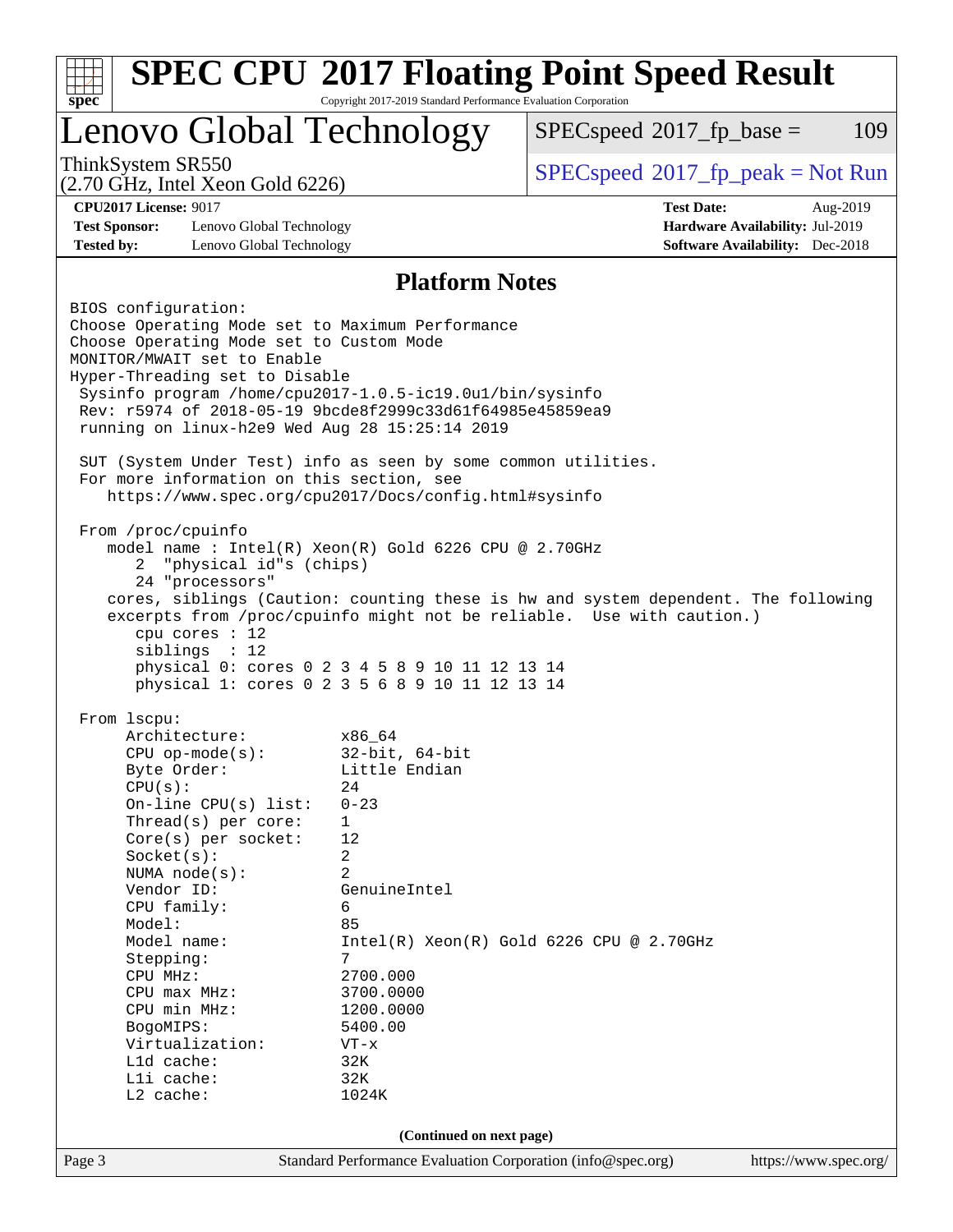| <b>SPEC CPU®2017 Floating Point Speed Result</b>                                                                                                                                                                                                                                                                                                                                                                                                                                                                                                                                                                                                                                                                                                                                                                                                                                                                                                                                                                                                                                                                                                                                                                                                                                                                                                                                                                                                                                                                                                                                                                                                                                                                                                                                                                                                                                                                             |                                                                           |
|------------------------------------------------------------------------------------------------------------------------------------------------------------------------------------------------------------------------------------------------------------------------------------------------------------------------------------------------------------------------------------------------------------------------------------------------------------------------------------------------------------------------------------------------------------------------------------------------------------------------------------------------------------------------------------------------------------------------------------------------------------------------------------------------------------------------------------------------------------------------------------------------------------------------------------------------------------------------------------------------------------------------------------------------------------------------------------------------------------------------------------------------------------------------------------------------------------------------------------------------------------------------------------------------------------------------------------------------------------------------------------------------------------------------------------------------------------------------------------------------------------------------------------------------------------------------------------------------------------------------------------------------------------------------------------------------------------------------------------------------------------------------------------------------------------------------------------------------------------------------------------------------------------------------------|---------------------------------------------------------------------------|
| Copyright 2017-2019 Standard Performance Evaluation Corporation<br>spec                                                                                                                                                                                                                                                                                                                                                                                                                                                                                                                                                                                                                                                                                                                                                                                                                                                                                                                                                                                                                                                                                                                                                                                                                                                                                                                                                                                                                                                                                                                                                                                                                                                                                                                                                                                                                                                      |                                                                           |
| Lenovo Global Technology                                                                                                                                                                                                                                                                                                                                                                                                                                                                                                                                                                                                                                                                                                                                                                                                                                                                                                                                                                                                                                                                                                                                                                                                                                                                                                                                                                                                                                                                                                                                                                                                                                                                                                                                                                                                                                                                                                     | 109<br>$SPEC speed^{\circ}2017\_fp\_base =$                               |
| ThinkSystem SR550<br>$(2.70 \text{ GHz}, \text{Intel Xeon Gold } 6226)$                                                                                                                                                                                                                                                                                                                                                                                                                                                                                                                                                                                                                                                                                                                                                                                                                                                                                                                                                                                                                                                                                                                                                                                                                                                                                                                                                                                                                                                                                                                                                                                                                                                                                                                                                                                                                                                      | $SPEC speed^{\circ}2017\_fp\_peak = Not Run$                              |
| <b>CPU2017 License: 9017</b>                                                                                                                                                                                                                                                                                                                                                                                                                                                                                                                                                                                                                                                                                                                                                                                                                                                                                                                                                                                                                                                                                                                                                                                                                                                                                                                                                                                                                                                                                                                                                                                                                                                                                                                                                                                                                                                                                                 | <b>Test Date:</b><br>Aug-2019                                             |
| <b>Test Sponsor:</b><br>Lenovo Global Technology<br><b>Tested by:</b><br>Lenovo Global Technology                                                                                                                                                                                                                                                                                                                                                                                                                                                                                                                                                                                                                                                                                                                                                                                                                                                                                                                                                                                                                                                                                                                                                                                                                                                                                                                                                                                                                                                                                                                                                                                                                                                                                                                                                                                                                            | Hardware Availability: Jul-2019<br><b>Software Availability:</b> Dec-2018 |
| <b>Platform Notes (Continued)</b>                                                                                                                                                                                                                                                                                                                                                                                                                                                                                                                                                                                                                                                                                                                                                                                                                                                                                                                                                                                                                                                                                                                                                                                                                                                                                                                                                                                                                                                                                                                                                                                                                                                                                                                                                                                                                                                                                            |                                                                           |
| L3 cache:<br>19712K<br>NUMA $node0$ $CPU(s)$ :<br>$0 - 11$<br>$12 - 23$<br>NUMA nodel CPU(s):<br>Flags:<br>pat pse36 clflush dts acpi mmx fxsr sse sse2 ss ht tm pbe syscall nx pdpelgb rdtscp<br>lm constant_tsc art arch_perfmon pebs bts rep_good nopl xtopology nonstop_tsc cpuid<br>aperfmperf pni pclmulqdq dtes64 monitor ds_cpl vmx smx est tm2 ssse3 sdbg fma cx16<br>xtpr pdcm pcid dca sse4_1 sse4_2 x2apic movbe popcnt tsc_deadline_timer aes xsave<br>avx f16c rdrand lahf_lm abm 3dnowprefetch cpuid_fault epb cat_13 cdp_13<br>invpcid_single intel_ppin ssbd mba ibrs ibpb stibp tpr_shadow vnmi flexpriority ept<br>vpid fsgsbase tsc_adjust bmil hle avx2 smep bmi2 erms invpcid rtm cqm mpx rdt_a<br>avx512f avx512dq rdseed adx smap clflushopt clwb intel_pt avx512cd avx512bw avx512vl<br>xsaveopt xsavec xgetbvl xsaves cqm_llc cqm_occup_llc cqm_mbm_total cqm_mbm_local<br>dtherm ida arat pln pts pku ospke avx512_vnni flush_lld arch_capabilities<br>/proc/cpuinfo cache data<br>cache size : 19712 KB<br>From numactl --hardware WARNING: a numactl 'node' might or might not correspond to a<br>physical chip.<br>$available: 2 nodes (0-1)$<br>node 0 cpus: 0 1 2 3 4 5 6 7 8 9 10 11<br>node 0 size: 193125 MB<br>node 0 free: 192617 MB<br>node 1 cpus: 12 13 14 15 16 17 18 19 20 21 22 23<br>node 1 size: 193481 MB<br>node 1 free: 193048 MB<br>node distances:<br>node<br>$\Omega$<br>1<br>0:<br>21<br>10<br>1:<br>21<br>10<br>From /proc/meminfo<br>MemTotal:<br>395885504 kB<br>HugePages_Total:<br>0<br>Hugepagesize:<br>2048 kB<br>From /etc/*release* /etc/*version*<br>SuSE-release:<br>SUSE Linux Enterprise Server 12 (x86_64)<br>$VERSION = 12$<br>$PATCHLEVEL = 4$<br># This file is deprecated and will be removed in a future service pack or release.<br># Please check /etc/os-release for details about this release.<br>os-release:<br>NAME="SLES"<br>VERSION="12-SP4" | fpu vme de pse tsc msr pae mce cx8 apic sep mtrr pge mca cmov             |
| (Continued on next page)                                                                                                                                                                                                                                                                                                                                                                                                                                                                                                                                                                                                                                                                                                                                                                                                                                                                                                                                                                                                                                                                                                                                                                                                                                                                                                                                                                                                                                                                                                                                                                                                                                                                                                                                                                                                                                                                                                     |                                                                           |
| Standard Performance Evaluation Corporation (info@spec.org)<br>Page 4                                                                                                                                                                                                                                                                                                                                                                                                                                                                                                                                                                                                                                                                                                                                                                                                                                                                                                                                                                                                                                                                                                                                                                                                                                                                                                                                                                                                                                                                                                                                                                                                                                                                                                                                                                                                                                                        | https://www.spec.org/                                                     |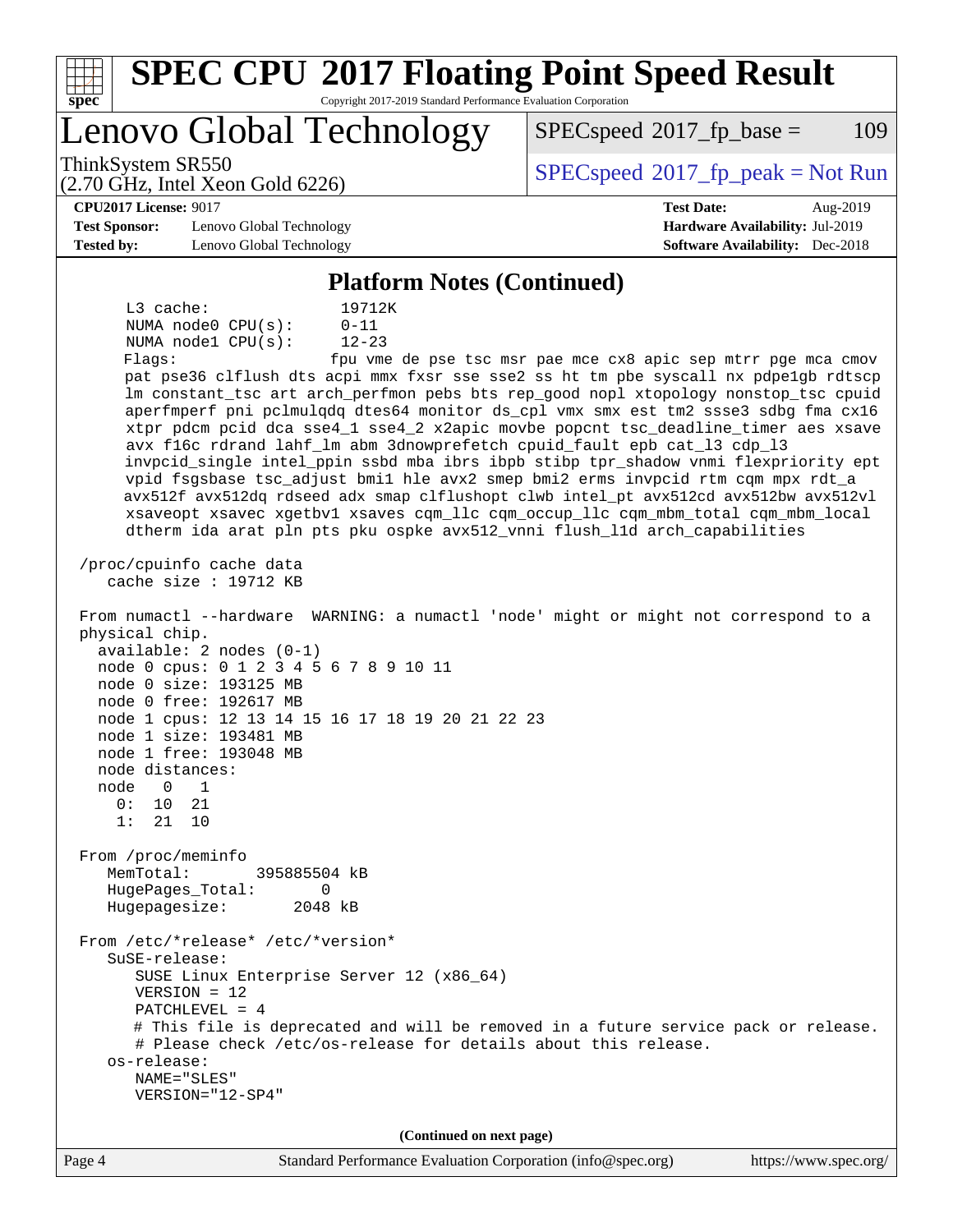| x<br>t.<br>L |  |  |  |  |  |
|--------------|--|--|--|--|--|

### **[SPEC CPU](http://www.spec.org/auto/cpu2017/Docs/result-fields.html#SPECCPU2017FloatingPointSpeedResult)[2017 Floating Point Speed Result](http://www.spec.org/auto/cpu2017/Docs/result-fields.html#SPECCPU2017FloatingPointSpeedResult)** Copyright 2017-2019 Standard Performance Evaluation Corporation

Lenovo Global Technology

 $SPECspeed^{\circledcirc}2017_fp\_base = 109$  $SPECspeed^{\circledcirc}2017_fp\_base = 109$ 

(2.70 GHz, Intel Xeon Gold 6226)

ThinkSystem SR550<br>  $SPEC speed^{\circ}2017$ \_fp\_peak = Not Run

**[Test Sponsor:](http://www.spec.org/auto/cpu2017/Docs/result-fields.html#TestSponsor)** Lenovo Global Technology **[Hardware Availability:](http://www.spec.org/auto/cpu2017/Docs/result-fields.html#HardwareAvailability)** Jul-2019 **[Tested by:](http://www.spec.org/auto/cpu2017/Docs/result-fields.html#Testedby)** Lenovo Global Technology **[Software Availability:](http://www.spec.org/auto/cpu2017/Docs/result-fields.html#SoftwareAvailability)** Dec-2018

**[CPU2017 License:](http://www.spec.org/auto/cpu2017/Docs/result-fields.html#CPU2017License)** 9017 **[Test Date:](http://www.spec.org/auto/cpu2017/Docs/result-fields.html#TestDate)** Aug-2019

### **[Platform Notes \(Continued\)](http://www.spec.org/auto/cpu2017/Docs/result-fields.html#PlatformNotes)**

 VERSION\_ID="12.4" PRETTY\_NAME="SUSE Linux Enterprise Server 12 SP4" ID="sles" ANSI\_COLOR="0;32" CPE\_NAME="cpe:/o:suse:sles:12:sp4"

uname -a:

 Linux linux-h2e9 4.12.14-94.41-default #1 SMP Wed Oct 31 12:25:04 UTC 2018 (3090901) x86\_64 x86\_64 x86\_64 GNU/Linux

Kernel self-reported vulnerability status:

 CVE-2017-5754 (Meltdown): Not affected CVE-2017-5753 (Spectre variant 1): Mitigation: \_\_user pointer sanitization CVE-2017-5715 (Spectre variant 2): Mitigation: Indirect Branch Restricted Speculation, IBPB, IBRS\_FW

run-level 3 Aug 28 14:57

 SPEC is set to: /home/cpu2017-1.0.5-ic19.0u1 Filesystem Type Size Used Avail Use% Mounted on /dev/sda3 xfs 892G 31G 861G 4% /

 Additional information from dmidecode follows. WARNING: Use caution when you interpret this section. The 'dmidecode' program reads system data which is "intended to allow hardware to be accurately determined", but the intent may not be met, as there are frequent changes to hardware, firmware, and the "DMTF SMBIOS" standard. BIOS Lenovo -[TEE141E-2.30]- 07/02/2019 Memory:

12x SK Hynix HMA84GR7AFR4N-VK 32 GB 2 rank 2666

(End of data from sysinfo program)

**[Compiler Version Notes](http://www.spec.org/auto/cpu2017/Docs/result-fields.html#CompilerVersionNotes)**

Page 5 Standard Performance Evaluation Corporation [\(info@spec.org\)](mailto:info@spec.org) <https://www.spec.org/> ============================================================================== C | 619.lbm\_s(base) 638.imagick\_s(base) 644.nab\_s(base) ------------------------------------------------------------------------------ Intel(R) C Intel(R) 64 Compiler for applications running on Intel(R)  $64$ , Version 19.0.1.144 Build 20181018 Copyright (C) 1985-2018 Intel Corporation. All rights reserved. ------------------------------------------------------------------------------ ============================================================================== C++, C, Fortran | 607.cactuBSSN\_s(base) ------------------------------------------------------------------------------ **(Continued on next page)**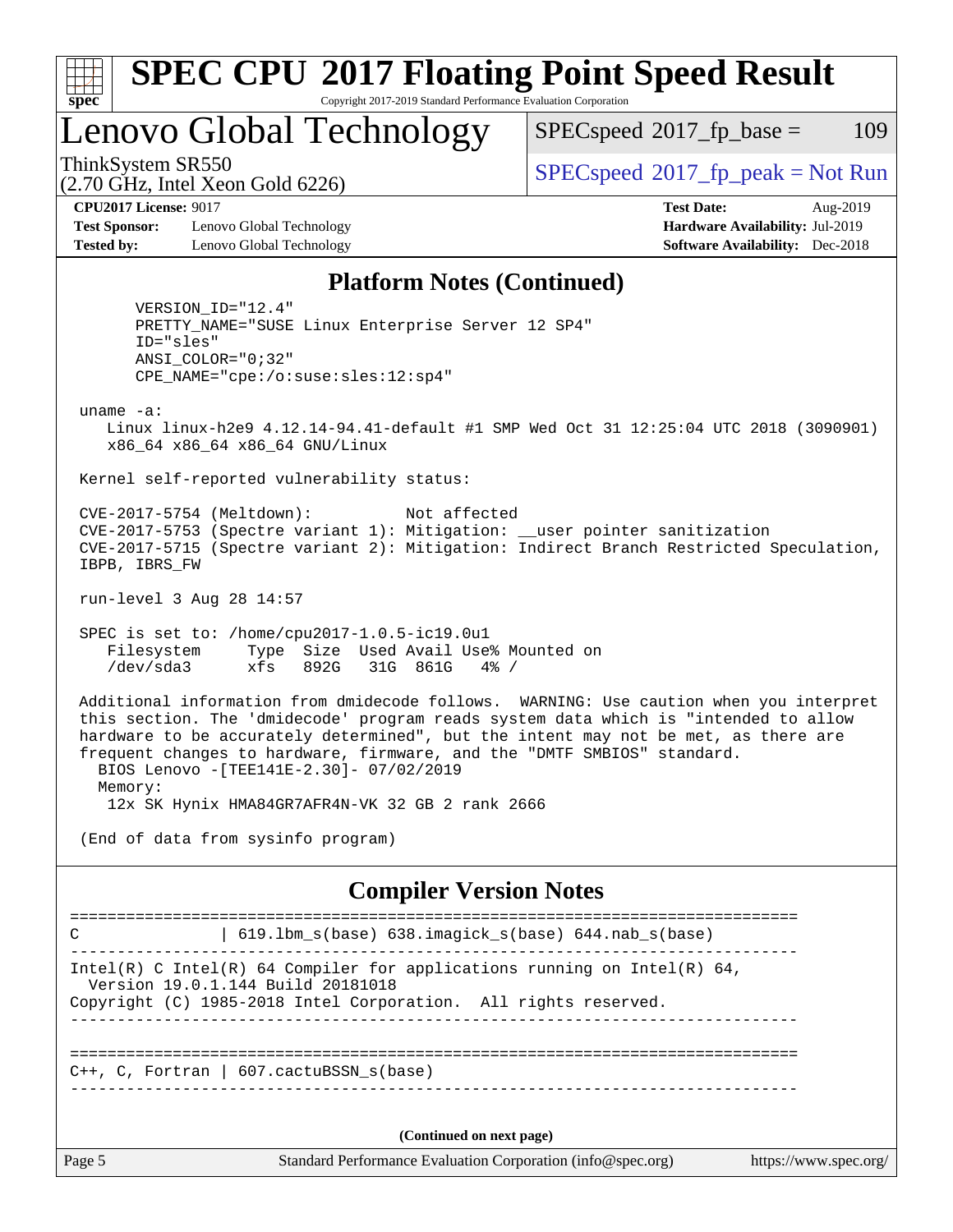

# **[SPEC CPU](http://www.spec.org/auto/cpu2017/Docs/result-fields.html#SPECCPU2017FloatingPointSpeedResult)[2017 Floating Point Speed Result](http://www.spec.org/auto/cpu2017/Docs/result-fields.html#SPECCPU2017FloatingPointSpeedResult)**

Copyright 2017-2019 Standard Performance Evaluation Corporation

# Lenovo Global Technology

 $SPECspeed*2017_fp\_base = 109$  $SPECspeed*2017_fp\_base = 109$ 

ThinkSystem SR550<br>  $(2.70 \text{ GHz}_{\text{1.1}})$  [SPECspeed](http://www.spec.org/auto/cpu2017/Docs/result-fields.html#SPECspeed2017fppeak)®[2017\\_fp\\_peak = N](http://www.spec.org/auto/cpu2017/Docs/result-fields.html#SPECspeed2017fppeak)ot Run

(2.70 GHz, Intel Xeon Gold 6226)

| <b>Test Sponsor:</b> | Lenovo Global Technology |
|----------------------|--------------------------|
| <b>Tested by:</b>    | Lenovo Global Technology |

**[CPU2017 License:](http://www.spec.org/auto/cpu2017/Docs/result-fields.html#CPU2017License)** 9017 **[Test Date:](http://www.spec.org/auto/cpu2017/Docs/result-fields.html#TestDate)** Aug-2019 **[Hardware Availability:](http://www.spec.org/auto/cpu2017/Docs/result-fields.html#HardwareAvailability) Jul-2019 [Software Availability:](http://www.spec.org/auto/cpu2017/Docs/result-fields.html#SoftwareAvailability)** Dec-2018

### **[Compiler Version Notes \(Continued\)](http://www.spec.org/auto/cpu2017/Docs/result-fields.html#CompilerVersionNotes)**

# **[Base Compiler Invocation](http://www.spec.org/auto/cpu2017/Docs/result-fields.html#BaseCompilerInvocation)**

[C benchmarks](http://www.spec.org/auto/cpu2017/Docs/result-fields.html#Cbenchmarks): [icc -m64 -std=c11](http://www.spec.org/cpu2017/results/res2019q3/cpu2017-20190903-17624.flags.html#user_CCbase_intel_icc_64bit_c11_33ee0cdaae7deeeab2a9725423ba97205ce30f63b9926c2519791662299b76a0318f32ddfffdc46587804de3178b4f9328c46fa7c2b0cd779d7a61945c91cd35)

[Fortran benchmarks](http://www.spec.org/auto/cpu2017/Docs/result-fields.html#Fortranbenchmarks): [ifort -m64](http://www.spec.org/cpu2017/results/res2019q3/cpu2017-20190903-17624.flags.html#user_FCbase_intel_ifort_64bit_24f2bb282fbaeffd6157abe4f878425411749daecae9a33200eee2bee2fe76f3b89351d69a8130dd5949958ce389cf37ff59a95e7a40d588e8d3a57e0c3fd751)

[Benchmarks using both Fortran and C](http://www.spec.org/auto/cpu2017/Docs/result-fields.html#BenchmarksusingbothFortranandC): [ifort -m64](http://www.spec.org/cpu2017/results/res2019q3/cpu2017-20190903-17624.flags.html#user_CC_FCbase_intel_ifort_64bit_24f2bb282fbaeffd6157abe4f878425411749daecae9a33200eee2bee2fe76f3b89351d69a8130dd5949958ce389cf37ff59a95e7a40d588e8d3a57e0c3fd751) [icc -m64 -std=c11](http://www.spec.org/cpu2017/results/res2019q3/cpu2017-20190903-17624.flags.html#user_CC_FCbase_intel_icc_64bit_c11_33ee0cdaae7deeeab2a9725423ba97205ce30f63b9926c2519791662299b76a0318f32ddfffdc46587804de3178b4f9328c46fa7c2b0cd779d7a61945c91cd35)

[Benchmarks using Fortran, C, and C++:](http://www.spec.org/auto/cpu2017/Docs/result-fields.html#BenchmarksusingFortranCandCXX) [icpc -m64](http://www.spec.org/cpu2017/results/res2019q3/cpu2017-20190903-17624.flags.html#user_CC_CXX_FCbase_intel_icpc_64bit_4ecb2543ae3f1412ef961e0650ca070fec7b7afdcd6ed48761b84423119d1bf6bdf5cad15b44d48e7256388bc77273b966e5eb805aefd121eb22e9299b2ec9d9) [icc -m64 -std=c11](http://www.spec.org/cpu2017/results/res2019q3/cpu2017-20190903-17624.flags.html#user_CC_CXX_FCbase_intel_icc_64bit_c11_33ee0cdaae7deeeab2a9725423ba97205ce30f63b9926c2519791662299b76a0318f32ddfffdc46587804de3178b4f9328c46fa7c2b0cd779d7a61945c91cd35) [ifort -m64](http://www.spec.org/cpu2017/results/res2019q3/cpu2017-20190903-17624.flags.html#user_CC_CXX_FCbase_intel_ifort_64bit_24f2bb282fbaeffd6157abe4f878425411749daecae9a33200eee2bee2fe76f3b89351d69a8130dd5949958ce389cf37ff59a95e7a40d588e8d3a57e0c3fd751)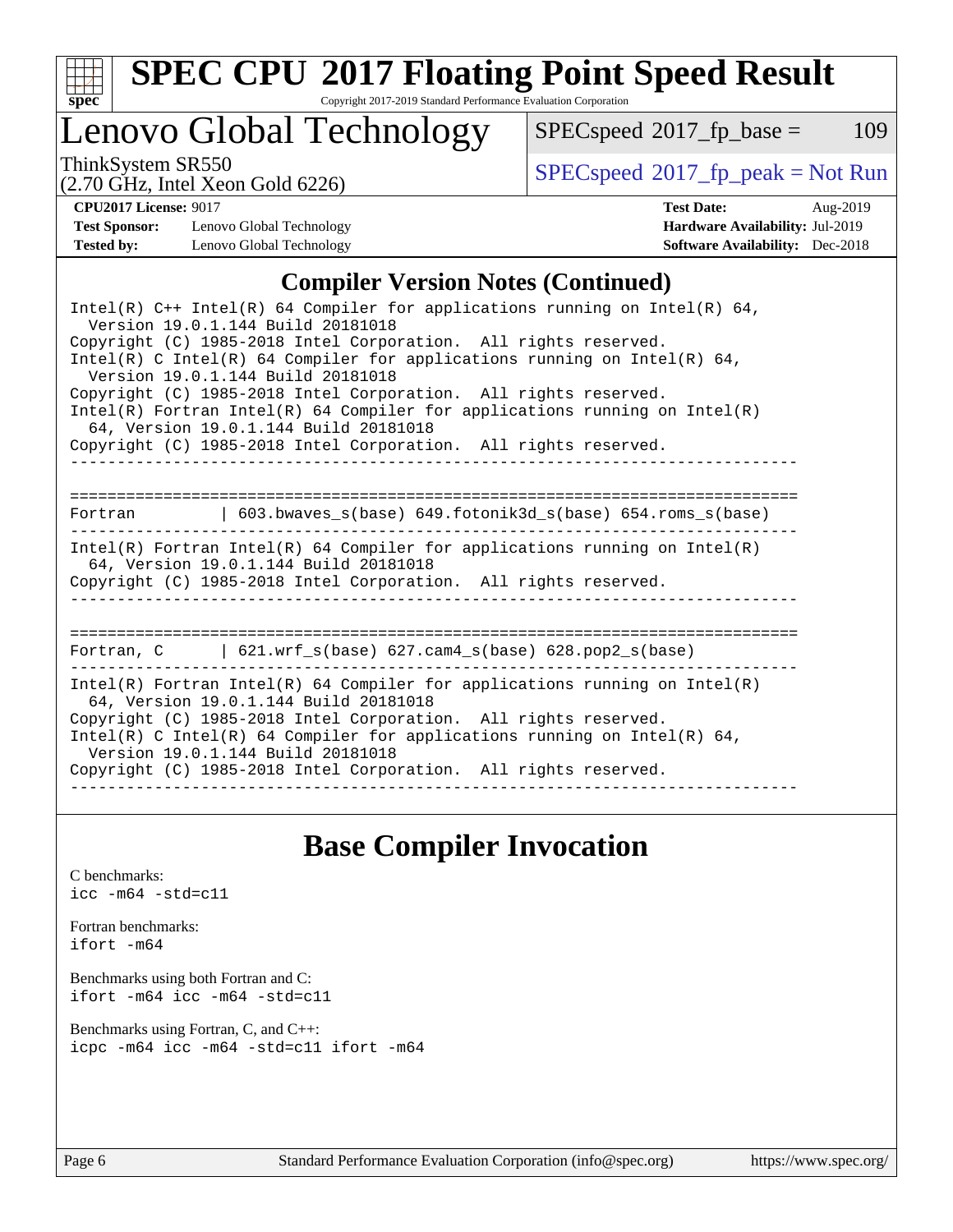

### **[SPEC CPU](http://www.spec.org/auto/cpu2017/Docs/result-fields.html#SPECCPU2017FloatingPointSpeedResult)[2017 Floating Point Speed Result](http://www.spec.org/auto/cpu2017/Docs/result-fields.html#SPECCPU2017FloatingPointSpeedResult)** Copyright 2017-2019 Standard Performance Evaluation Corporation

# Lenovo Global Technology

 $SPEC speed^{\circ}2017\_fp\_base = 109$ 

(2.70 GHz, Intel Xeon Gold 6226)

ThinkSystem SR550<br>  $SPEC speed^{\circ}2017$ \_fp\_peak = Not Run

**[Test Sponsor:](http://www.spec.org/auto/cpu2017/Docs/result-fields.html#TestSponsor)** Lenovo Global Technology **[Hardware Availability:](http://www.spec.org/auto/cpu2017/Docs/result-fields.html#HardwareAvailability)** Jul-2019 **[Tested by:](http://www.spec.org/auto/cpu2017/Docs/result-fields.html#Testedby)** Lenovo Global Technology **[Software Availability:](http://www.spec.org/auto/cpu2017/Docs/result-fields.html#SoftwareAvailability)** Dec-2018

**[CPU2017 License:](http://www.spec.org/auto/cpu2017/Docs/result-fields.html#CPU2017License)** 9017 **[Test Date:](http://www.spec.org/auto/cpu2017/Docs/result-fields.html#TestDate)** Aug-2019

# **[Base Portability Flags](http://www.spec.org/auto/cpu2017/Docs/result-fields.html#BasePortabilityFlags)**

 603.bwaves\_s: [-DSPEC\\_LP64](http://www.spec.org/cpu2017/results/res2019q3/cpu2017-20190903-17624.flags.html#suite_basePORTABILITY603_bwaves_s_DSPEC_LP64) 607.cactuBSSN\_s: [-DSPEC\\_LP64](http://www.spec.org/cpu2017/results/res2019q3/cpu2017-20190903-17624.flags.html#suite_basePORTABILITY607_cactuBSSN_s_DSPEC_LP64) 619.lbm\_s: [-DSPEC\\_LP64](http://www.spec.org/cpu2017/results/res2019q3/cpu2017-20190903-17624.flags.html#suite_basePORTABILITY619_lbm_s_DSPEC_LP64) 621.wrf\_s: [-DSPEC\\_LP64](http://www.spec.org/cpu2017/results/res2019q3/cpu2017-20190903-17624.flags.html#suite_basePORTABILITY621_wrf_s_DSPEC_LP64) [-DSPEC\\_CASE\\_FLAG](http://www.spec.org/cpu2017/results/res2019q3/cpu2017-20190903-17624.flags.html#b621.wrf_s_baseCPORTABILITY_DSPEC_CASE_FLAG) [-convert big\\_endian](http://www.spec.org/cpu2017/results/res2019q3/cpu2017-20190903-17624.flags.html#user_baseFPORTABILITY621_wrf_s_convert_big_endian_c3194028bc08c63ac5d04de18c48ce6d347e4e562e8892b8bdbdc0214820426deb8554edfa529a3fb25a586e65a3d812c835984020483e7e73212c4d31a38223) 627.cam4\_s: [-DSPEC\\_LP64](http://www.spec.org/cpu2017/results/res2019q3/cpu2017-20190903-17624.flags.html#suite_basePORTABILITY627_cam4_s_DSPEC_LP64) [-DSPEC\\_CASE\\_FLAG](http://www.spec.org/cpu2017/results/res2019q3/cpu2017-20190903-17624.flags.html#b627.cam4_s_baseCPORTABILITY_DSPEC_CASE_FLAG) 628.pop2\_s: [-DSPEC\\_LP64](http://www.spec.org/cpu2017/results/res2019q3/cpu2017-20190903-17624.flags.html#suite_basePORTABILITY628_pop2_s_DSPEC_LP64) [-DSPEC\\_CASE\\_FLAG](http://www.spec.org/cpu2017/results/res2019q3/cpu2017-20190903-17624.flags.html#b628.pop2_s_baseCPORTABILITY_DSPEC_CASE_FLAG) [-convert big\\_endian](http://www.spec.org/cpu2017/results/res2019q3/cpu2017-20190903-17624.flags.html#user_baseFPORTABILITY628_pop2_s_convert_big_endian_c3194028bc08c63ac5d04de18c48ce6d347e4e562e8892b8bdbdc0214820426deb8554edfa529a3fb25a586e65a3d812c835984020483e7e73212c4d31a38223) [-assume byterecl](http://www.spec.org/cpu2017/results/res2019q3/cpu2017-20190903-17624.flags.html#user_baseFPORTABILITY628_pop2_s_assume_byterecl_7e47d18b9513cf18525430bbf0f2177aa9bf368bc7a059c09b2c06a34b53bd3447c950d3f8d6c70e3faf3a05c8557d66a5798b567902e8849adc142926523472) 638.imagick\_s: [-DSPEC\\_LP64](http://www.spec.org/cpu2017/results/res2019q3/cpu2017-20190903-17624.flags.html#suite_basePORTABILITY638_imagick_s_DSPEC_LP64) 644.nab\_s: [-DSPEC\\_LP64](http://www.spec.org/cpu2017/results/res2019q3/cpu2017-20190903-17624.flags.html#suite_basePORTABILITY644_nab_s_DSPEC_LP64) 649.fotonik3d\_s: [-DSPEC\\_LP64](http://www.spec.org/cpu2017/results/res2019q3/cpu2017-20190903-17624.flags.html#suite_basePORTABILITY649_fotonik3d_s_DSPEC_LP64) 654.roms\_s: [-DSPEC\\_LP64](http://www.spec.org/cpu2017/results/res2019q3/cpu2017-20190903-17624.flags.html#suite_basePORTABILITY654_roms_s_DSPEC_LP64)

# **[Base Optimization Flags](http://www.spec.org/auto/cpu2017/Docs/result-fields.html#BaseOptimizationFlags)**

[C benchmarks](http://www.spec.org/auto/cpu2017/Docs/result-fields.html#Cbenchmarks):

[-xCORE-AVX512](http://www.spec.org/cpu2017/results/res2019q3/cpu2017-20190903-17624.flags.html#user_CCbase_f-xCORE-AVX512) [-ipo](http://www.spec.org/cpu2017/results/res2019q3/cpu2017-20190903-17624.flags.html#user_CCbase_f-ipo) [-O3](http://www.spec.org/cpu2017/results/res2019q3/cpu2017-20190903-17624.flags.html#user_CCbase_f-O3) [-no-prec-div](http://www.spec.org/cpu2017/results/res2019q3/cpu2017-20190903-17624.flags.html#user_CCbase_f-no-prec-div) [-qopt-prefetch](http://www.spec.org/cpu2017/results/res2019q3/cpu2017-20190903-17624.flags.html#user_CCbase_f-qopt-prefetch) [-ffinite-math-only](http://www.spec.org/cpu2017/results/res2019q3/cpu2017-20190903-17624.flags.html#user_CCbase_f_finite_math_only_cb91587bd2077682c4b38af759c288ed7c732db004271a9512da14a4f8007909a5f1427ecbf1a0fb78ff2a814402c6114ac565ca162485bbcae155b5e4258871) [-qopt-mem-layout-trans=4](http://www.spec.org/cpu2017/results/res2019q3/cpu2017-20190903-17624.flags.html#user_CCbase_f-qopt-mem-layout-trans_fa39e755916c150a61361b7846f310bcdf6f04e385ef281cadf3647acec3f0ae266d1a1d22d972a7087a248fd4e6ca390a3634700869573d231a252c784941a8) [-qopenmp](http://www.spec.org/cpu2017/results/res2019q3/cpu2017-20190903-17624.flags.html#user_CCbase_qopenmp_16be0c44f24f464004c6784a7acb94aca937f053568ce72f94b139a11c7c168634a55f6653758ddd83bcf7b8463e8028bb0b48b77bcddc6b78d5d95bb1df2967) [-DSPEC\\_OPENMP](http://www.spec.org/cpu2017/results/res2019q3/cpu2017-20190903-17624.flags.html#suite_CCbase_DSPEC_OPENMP)

[Fortran benchmarks](http://www.spec.org/auto/cpu2017/Docs/result-fields.html#Fortranbenchmarks):

[-DSPEC\\_OPENMP](http://www.spec.org/cpu2017/results/res2019q3/cpu2017-20190903-17624.flags.html#suite_FCbase_DSPEC_OPENMP) [-xCORE-AVX512](http://www.spec.org/cpu2017/results/res2019q3/cpu2017-20190903-17624.flags.html#user_FCbase_f-xCORE-AVX512) [-ipo](http://www.spec.org/cpu2017/results/res2019q3/cpu2017-20190903-17624.flags.html#user_FCbase_f-ipo) [-O3](http://www.spec.org/cpu2017/results/res2019q3/cpu2017-20190903-17624.flags.html#user_FCbase_f-O3) [-no-prec-div](http://www.spec.org/cpu2017/results/res2019q3/cpu2017-20190903-17624.flags.html#user_FCbase_f-no-prec-div) [-qopt-prefetch](http://www.spec.org/cpu2017/results/res2019q3/cpu2017-20190903-17624.flags.html#user_FCbase_f-qopt-prefetch) [-ffinite-math-only](http://www.spec.org/cpu2017/results/res2019q3/cpu2017-20190903-17624.flags.html#user_FCbase_f_finite_math_only_cb91587bd2077682c4b38af759c288ed7c732db004271a9512da14a4f8007909a5f1427ecbf1a0fb78ff2a814402c6114ac565ca162485bbcae155b5e4258871) [-qopt-mem-layout-trans=4](http://www.spec.org/cpu2017/results/res2019q3/cpu2017-20190903-17624.flags.html#user_FCbase_f-qopt-mem-layout-trans_fa39e755916c150a61361b7846f310bcdf6f04e385ef281cadf3647acec3f0ae266d1a1d22d972a7087a248fd4e6ca390a3634700869573d231a252c784941a8) [-qopenmp](http://www.spec.org/cpu2017/results/res2019q3/cpu2017-20190903-17624.flags.html#user_FCbase_qopenmp_16be0c44f24f464004c6784a7acb94aca937f053568ce72f94b139a11c7c168634a55f6653758ddd83bcf7b8463e8028bb0b48b77bcddc6b78d5d95bb1df2967) [-nostandard-realloc-lhs](http://www.spec.org/cpu2017/results/res2019q3/cpu2017-20190903-17624.flags.html#user_FCbase_f_2003_std_realloc_82b4557e90729c0f113870c07e44d33d6f5a304b4f63d4c15d2d0f1fab99f5daaed73bdb9275d9ae411527f28b936061aa8b9c8f2d63842963b95c9dd6426b8a)

[Benchmarks using both Fortran and C](http://www.spec.org/auto/cpu2017/Docs/result-fields.html#BenchmarksusingbothFortranandC):

[-xCORE-AVX512](http://www.spec.org/cpu2017/results/res2019q3/cpu2017-20190903-17624.flags.html#user_CC_FCbase_f-xCORE-AVX512) [-ipo](http://www.spec.org/cpu2017/results/res2019q3/cpu2017-20190903-17624.flags.html#user_CC_FCbase_f-ipo) [-O3](http://www.spec.org/cpu2017/results/res2019q3/cpu2017-20190903-17624.flags.html#user_CC_FCbase_f-O3) [-no-prec-div](http://www.spec.org/cpu2017/results/res2019q3/cpu2017-20190903-17624.flags.html#user_CC_FCbase_f-no-prec-div) [-qopt-prefetch](http://www.spec.org/cpu2017/results/res2019q3/cpu2017-20190903-17624.flags.html#user_CC_FCbase_f-qopt-prefetch) [-ffinite-math-only](http://www.spec.org/cpu2017/results/res2019q3/cpu2017-20190903-17624.flags.html#user_CC_FCbase_f_finite_math_only_cb91587bd2077682c4b38af759c288ed7c732db004271a9512da14a4f8007909a5f1427ecbf1a0fb78ff2a814402c6114ac565ca162485bbcae155b5e4258871) [-qopt-mem-layout-trans=4](http://www.spec.org/cpu2017/results/res2019q3/cpu2017-20190903-17624.flags.html#user_CC_FCbase_f-qopt-mem-layout-trans_fa39e755916c150a61361b7846f310bcdf6f04e385ef281cadf3647acec3f0ae266d1a1d22d972a7087a248fd4e6ca390a3634700869573d231a252c784941a8) [-qopenmp](http://www.spec.org/cpu2017/results/res2019q3/cpu2017-20190903-17624.flags.html#user_CC_FCbase_qopenmp_16be0c44f24f464004c6784a7acb94aca937f053568ce72f94b139a11c7c168634a55f6653758ddd83bcf7b8463e8028bb0b48b77bcddc6b78d5d95bb1df2967) [-DSPEC\\_OPENMP](http://www.spec.org/cpu2017/results/res2019q3/cpu2017-20190903-17624.flags.html#suite_CC_FCbase_DSPEC_OPENMP) [-nostandard-realloc-lhs](http://www.spec.org/cpu2017/results/res2019q3/cpu2017-20190903-17624.flags.html#user_CC_FCbase_f_2003_std_realloc_82b4557e90729c0f113870c07e44d33d6f5a304b4f63d4c15d2d0f1fab99f5daaed73bdb9275d9ae411527f28b936061aa8b9c8f2d63842963b95c9dd6426b8a)

[Benchmarks using Fortran, C, and C++:](http://www.spec.org/auto/cpu2017/Docs/result-fields.html#BenchmarksusingFortranCandCXX)

[-xCORE-AVX512](http://www.spec.org/cpu2017/results/res2019q3/cpu2017-20190903-17624.flags.html#user_CC_CXX_FCbase_f-xCORE-AVX512) [-ipo](http://www.spec.org/cpu2017/results/res2019q3/cpu2017-20190903-17624.flags.html#user_CC_CXX_FCbase_f-ipo) [-O3](http://www.spec.org/cpu2017/results/res2019q3/cpu2017-20190903-17624.flags.html#user_CC_CXX_FCbase_f-O3) [-no-prec-div](http://www.spec.org/cpu2017/results/res2019q3/cpu2017-20190903-17624.flags.html#user_CC_CXX_FCbase_f-no-prec-div) [-qopt-prefetch](http://www.spec.org/cpu2017/results/res2019q3/cpu2017-20190903-17624.flags.html#user_CC_CXX_FCbase_f-qopt-prefetch) [-ffinite-math-only](http://www.spec.org/cpu2017/results/res2019q3/cpu2017-20190903-17624.flags.html#user_CC_CXX_FCbase_f_finite_math_only_cb91587bd2077682c4b38af759c288ed7c732db004271a9512da14a4f8007909a5f1427ecbf1a0fb78ff2a814402c6114ac565ca162485bbcae155b5e4258871) [-qopt-mem-layout-trans=4](http://www.spec.org/cpu2017/results/res2019q3/cpu2017-20190903-17624.flags.html#user_CC_CXX_FCbase_f-qopt-mem-layout-trans_fa39e755916c150a61361b7846f310bcdf6f04e385ef281cadf3647acec3f0ae266d1a1d22d972a7087a248fd4e6ca390a3634700869573d231a252c784941a8) [-qopenmp](http://www.spec.org/cpu2017/results/res2019q3/cpu2017-20190903-17624.flags.html#user_CC_CXX_FCbase_qopenmp_16be0c44f24f464004c6784a7acb94aca937f053568ce72f94b139a11c7c168634a55f6653758ddd83bcf7b8463e8028bb0b48b77bcddc6b78d5d95bb1df2967) [-DSPEC\\_OPENMP](http://www.spec.org/cpu2017/results/res2019q3/cpu2017-20190903-17624.flags.html#suite_CC_CXX_FCbase_DSPEC_OPENMP) [-nostandard-realloc-lhs](http://www.spec.org/cpu2017/results/res2019q3/cpu2017-20190903-17624.flags.html#user_CC_CXX_FCbase_f_2003_std_realloc_82b4557e90729c0f113870c07e44d33d6f5a304b4f63d4c15d2d0f1fab99f5daaed73bdb9275d9ae411527f28b936061aa8b9c8f2d63842963b95c9dd6426b8a)

[The flags files that were used to format this result can be browsed at](tmsearch)

<http://www.spec.org/cpu2017/flags/Intel-ic18.0-official-linux64.2019-04-02.html> <http://www.spec.org/cpu2017/flags/Lenovo-Platform-SPECcpu2017-Flags-V1.2-CLX-D.html>

[You can also download the XML flags sources by saving the following links:](tmsearch) <http://www.spec.org/cpu2017/flags/Intel-ic18.0-official-linux64.2019-04-02.xml> <http://www.spec.org/cpu2017/flags/Lenovo-Platform-SPECcpu2017-Flags-V1.2-CLX-D.xml>